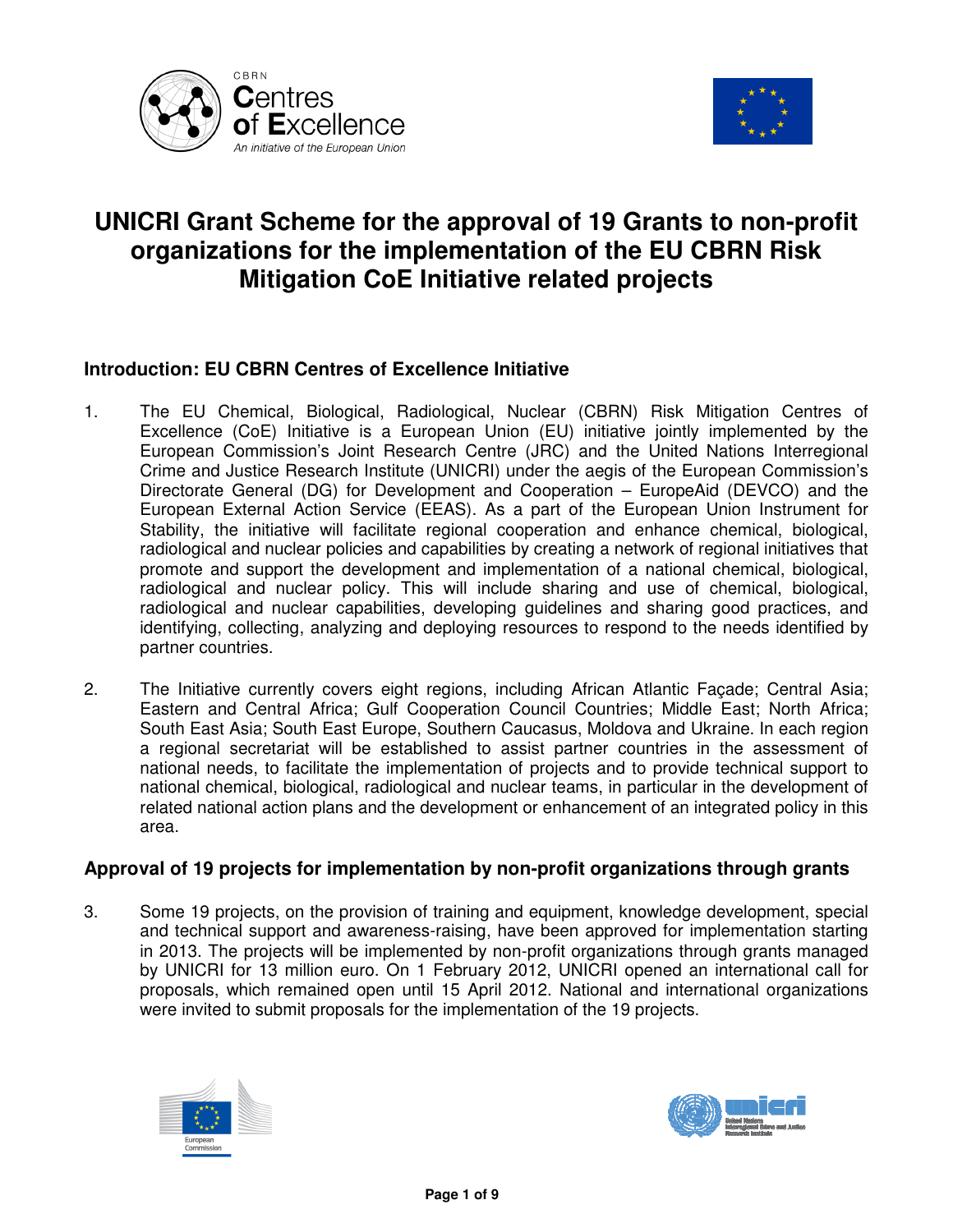

4. To ensure a transparent and competitive process, and to provide the substantive capacity to assess the applications for grants, UNICRI proceeded in the following manner:

#### **Receipt, sorting out and preliminary assessment of applications**

- 5. The registering and processing of all applications received through the EU CBRN CoE call for proposals were undertaken by the CBRN Grant Management Expert.
	- The applications received were reviewed and a Candidate Eligibility Assessment was conducted based on the Eligibility Criteria contained in the Guidelines for the Evaluation of Proposals and the Selection of Candidates, included in the announcement of the call for proposals.
	- All eligible applications were reviewed and assessed using the pre-determined point system and the Evaluation Criteria set out in the Guidelines.
	- Clarifications and additional information were requested, where necessary.
	- An evaluation report was prepared for the consideration of the International Group of Independent Experts.

## **Technical assessment by an International Group of Independent Experts**

- 6. The International Group of Independent Experts, constituted by a minimum of 6 high-level experts in the field of CBRN, serving in their individual capacity, convened for a period of 5 working days in July 2012. The experts considered the applications for each of the 19 EU CBRN CoE Projects and provided an independent and objective technical assessment.
- 7. The members of the International Group of Independent Experts were selected for their expertise in one or more of the key fields covered by the EU CBRN CoE call for proposals, namely, knowledge management, bio/chemical-safety/security, nuclear security, import/export control, legislative/regulatory systems, and CBRN incident response. Each member of the Group was independent from any organization that had submitted an application through the EU CBRN CoE Call for Proposals so as to avoid a potential conflict of interest. Each member had also experience in technical evaluation of project proposals.

### **Final selection of the grants**

- 8. The UNICRI Peer Review Committee reviewed and recommended for approval grant applications in accordance with (a) UN Financial Regulations and Rules (b) the procedures stipulated for the certification and approval of grants to organizations and individuals in the Memorandum of the Assistant Secretary-General for Financial Services of the United Nations to all Certifying and Approving Officers dated 3 June 1982 (c) the report of the International Group of Independent Experts.
- 9. The Members of the UNICRI Peer Review Committee was composed of experts with legal, management, budget and financial expertise. The Grant Management Expert served as secretary to the Committee.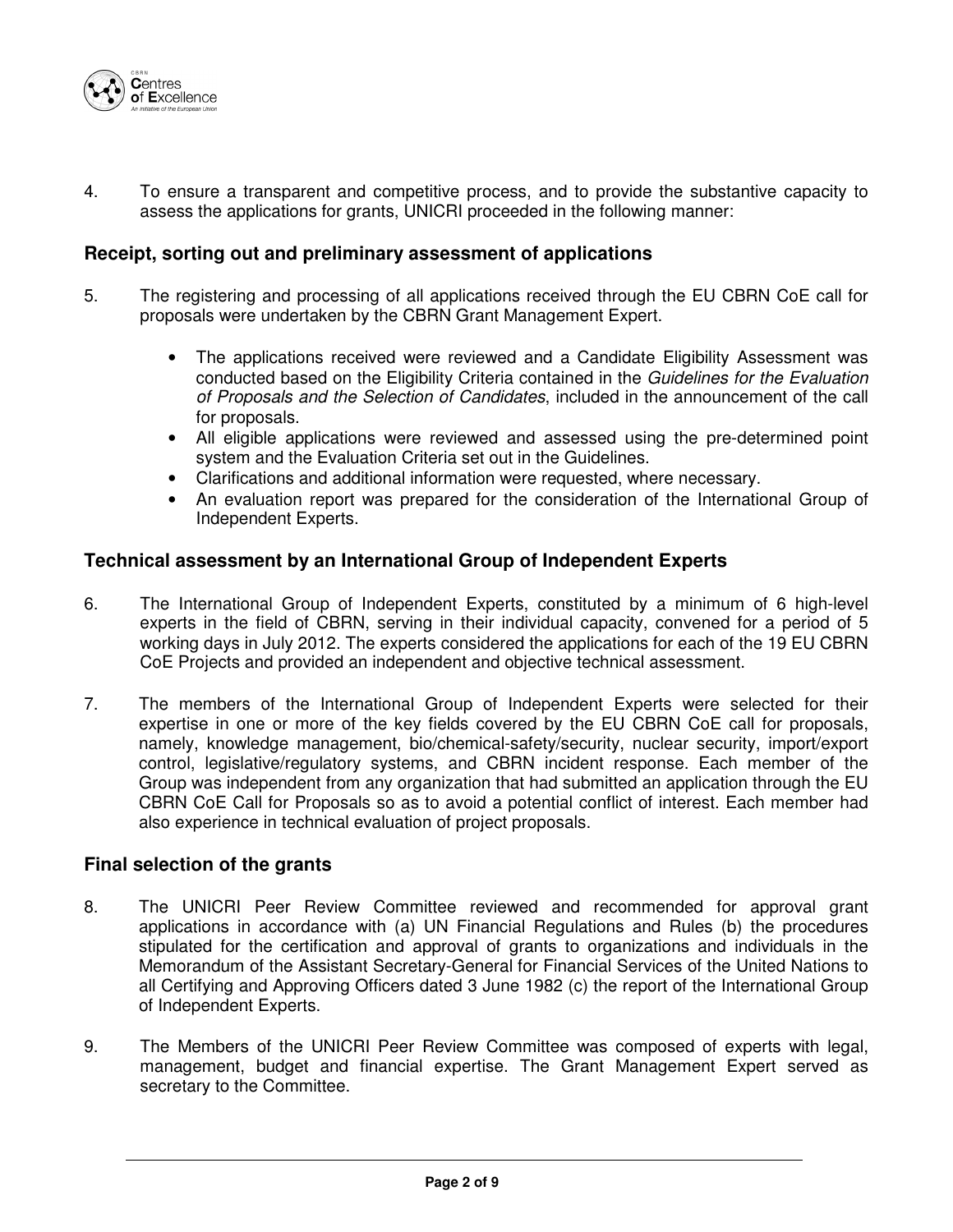

10. The Peer Review Group, having considered the grant applications, decided to recommend to the Director of UNICRI the approval of the grant, specifying the programmatic and financial reports required and their expected due dates; or deferred any decision pending receipt of additional information or clarification; or not to recommend the approval of the grant.

#### **Results of the selection process**

The results of this selection process are as below. Please note that this list will be updated in due time.

**PROJECT 01:** Identification and strengthening forensic capacities in the area of prevention of organized crime and illicit trafficking of chemical agents, including training and equipment for front line customs officers

Geographical Scope: Bosnia and Herzegovina, Croatia, Serbia,

Implementing Partner: Instytut Przemysłu Organicznego - Institute of Industrial Organic Chemistry – (IPO), Poland

Consortium Partners: Hotzone Solutions HZS, the Hague, the Netherlands

Implementation Period: 01/01/2013 – 01/01/2015

Grant Amount: 640,000.00 Euro

**PROJECT 02:** Building capacity to identify and respond to threats from chemical, biological, radiological and nuclear substances

Geographical Scope: Croatia, Former Yugoslav Republic of Macedonia, Montenegro, Serbia

Implementing Partner: European CBRNE Centre, Umeå University (UMU), Sweden.

Consortium Partners: Swedish Defence Research Agency (FOI), Sweden; DS Consulting, BH and Croatia

Implementation Period: 01/01/2013 – 01/01/2015

Grant Amount: 160,000.00 Euro

 **PROJECT 03:** Knowledge development and transfer of best practice on bio-safety/bio security/bio-risk management

Geographical Scope: South East Asia, South East Europe, the Caucasus, Moldova and Ukraine, African Atlantic Façade, North Africa

Implementing Partner: The University of Insubria, Insubria Center on International Security (ICIS), Italy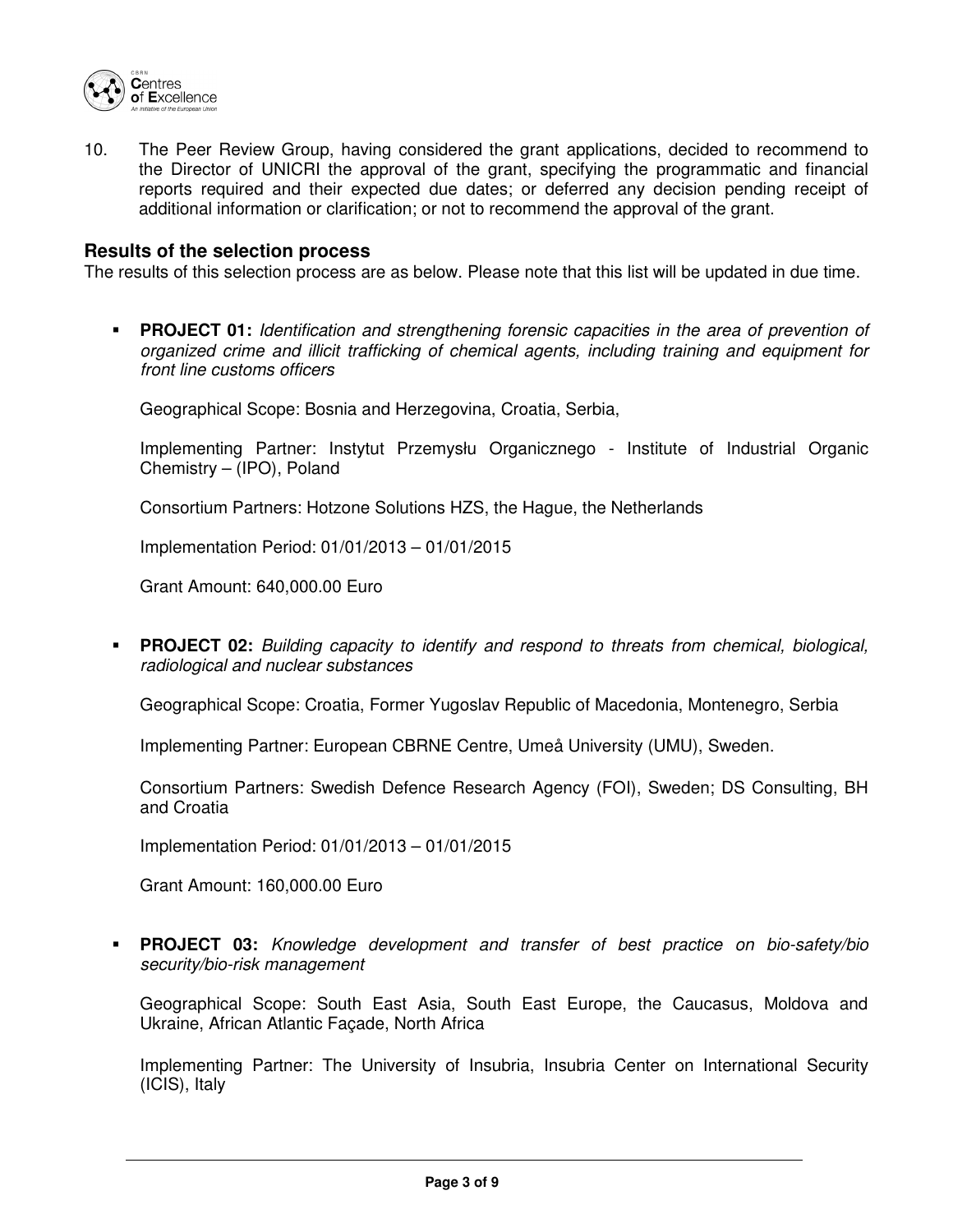

Consortium Partners: L. Sacco University Hospital, Italy; France Expertise Internationale (FEI), France; VERTIC, UK; Hellenic Pateur Institute (HPI), Greece; European Biosafety Association (EBSA), Belgium; National Institute of Public Health and the Environment (RIVM), Netherlands; Georgian State Agricultural Universuty (AUG), Georgia; International Science and Technology Center (ITC), Russia Federation; Science and Technology Center in Ukraine (STCU), Ukraine; Tropical Infectious Diseases Research and Education Centre at University of Malaysia (TIDREC), Malaysia; Pathogen and Animal Toxin Act Bureau, Department of Medical Sciences, Ministry of Public Health (PATAC), Thailand; Institut Pasteur in Algeria (IPA), Algeria; Institut Pasteur de Tunis (IPT), Tunisia; Centre National de l'Energie des sciences et des Techniques Nuclèaires (CNESTEN), Morocco, Institut Pasteur du Maroc (IPM), Morocco; Universidade de Coimbra, Portugal

Implementation Period: 01/01/2013 – 01/01/2015

Grant Amount: 1,920,000.00 Euro

 **PROJECT 04:** Knowledge development and transfer of best practice on inter-agency CBRN response

Geographical Scope: South East Asia and South East Europe, the Caucasus, Moldova and Ukraine

Implementing Partner: The National Coordinator for Counterterrorism and Security (NCTV), the **Netherlands** 

Consortium Partners: The Netherlands Forensic Institute (NFI); The National Institute for Public Health and the Environment (RIVM), Netherlands; The Netherlands Organisation for Applied Scientific Research (TNO)

Implementation Period: 01/01/2013 – 01/01/2015

Grant Amount: 959,675.00 Euro

 **PROJECT 05:** Knowledge development and transfer of best practice on CBRN import/export monitoring

Geographical Scope: African Atlantic Façade, North Africa, Middle East, Central Asia

Implementing Partner: German Office of Economics and Export Control (BAFA), Germany

Consortium Partners: Stockholm International Peace Research Institute (SIPRI), Sweden

Implementation Period: 01/01/2013 – 01/01/2015

Grant Amount: 1,440,000.00 Euro

**PROJECT 06:** Knowledge development and transfer of best practice on chemical and biological waste management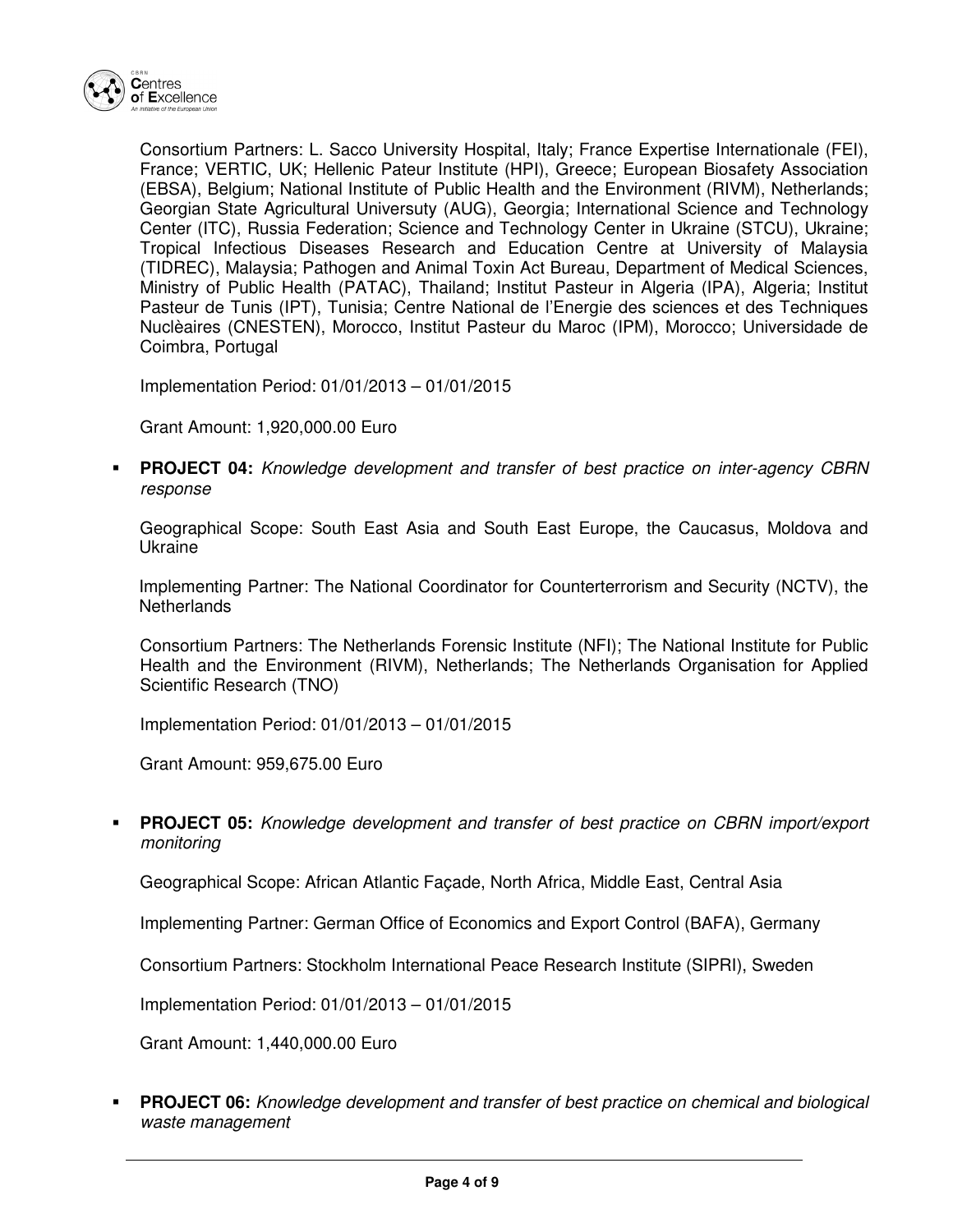

Geographical Scope: South East Asia

Implementing Partner: Fondazione per la ricerca sulla migrazione e l'integrazione delle technologie - FORMIT Foundation

Consortium Partners: Luigi Sacco University Hospital, Milan, Italy

Implementation Period: 01/01/2013 – 01/01/2015

Grant Amount: 480,000.00 Euro

**PROJECT 7:** Guidelines, procedures and standardisation on bio-safety/bio-security

Geographical Scope: (in order of region) Brunei Darussalam, Cambodia, Laos, the Philippines, Thailand, Singapore, Vietnam, Former Yugoslav Republic of Macedonia, Moldova, Serbia

Implementing Partner: France Expertise Internationale (FEI), France

Consortium Partners: Science and Technology Center in Ukraine (STCU); Luigi Sacco, University Hospital, Italy; Insubria Center on International Security (ICIS), Italy; WHO Global Capacities Alert and Response

Implementation Period: 01/01/2013 – 01/01/2015

Grant Amount: 1,199,575.72 Euro

**PROJECT 8:** Prerequisite to strengthening CBRN national legal frameworks

Geographical Scope: Cambodia, Indonesia, Laos, Malaysia, the Philippines,

Implementing Partner: Verification Research, Training and Information Centre (VERTIC), UK

Consortium Partners: UNODC; German Office of Economics and Export Control (BAFA), Germany

Implementation Period: 01/01/2013 – 01/01/2015

Grant Amount: 800,000.00 Euro

**PROJECT 09:** National response plan in Lebanon for CBRN Events

Geographical Scope: Lebanon

Implementing Partner: Studiecentrum voor Kernenergie / Centre d'Etude de l'Energie Nucléaire – the Belgian Nuclear Research Centre – (SCK•CEN), Belgium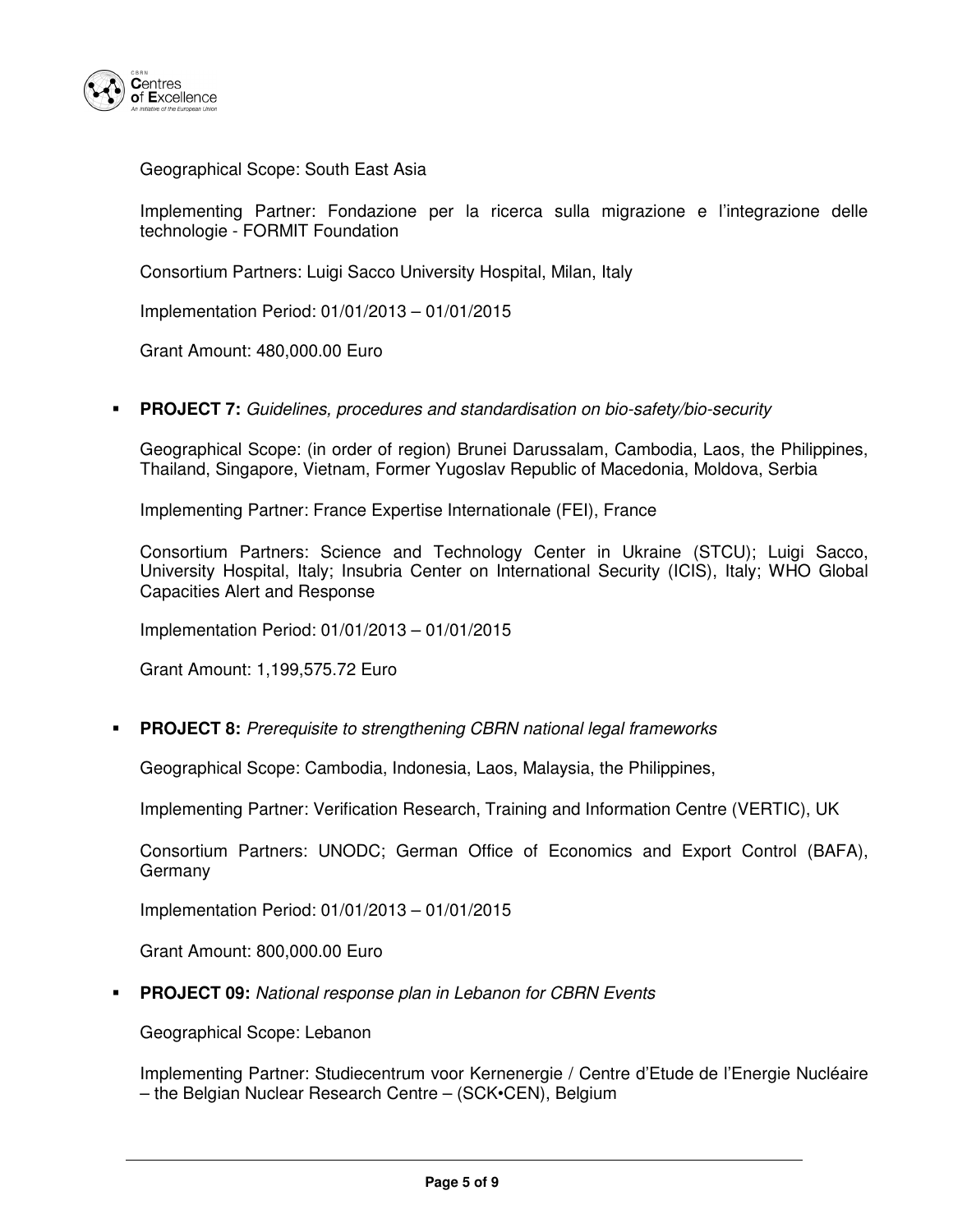

Consortium Partners: ENCONET Consulting, Austria

Implementation Period: 01/01/2013 – 01/01/2015

Grant Amount: 159,900.00 Euro

**PROJECT 10:** Development of e-learning courses for CBRN risk mitigation

Geographical Scope: International

Implementing Partner: The President and Fellows of Middlebury College, the James Martin Center for Non-Proliferation Studies (CNS), USA

Consortium Partners: No Partners

Implementation Period: 01/01/2013 – 01/01/2015

Grant Amount: 399,806.00 Euro

 **PROJECT 11:** Promoting good practice and inter-agency procedures for assessing the risks of chemical, biological, radiological and nuclear misuse

Geographical Scope: (in order of region) Brunei Darussalam, Cambodia, Laos, Vietnam, Bosnia and Herzegovina, Former Yugoslav Republic of Macedonia, Moldova, Montenegro, Serbia, Algeria, Morocco, Jordan

Implementing Partner: National Coordinator for Counterterrorism and Security (NCTV), the **Netherlands** 

Consortium Partners: The Netherlands Forensic Institute (NFI); The National Institute for Public Health and the Environment (RIVM), Netherlands; The Netherlands Organisation for Applied Scientific Research (TNO)

Implementation Period: 01/01/2013 – 01/01/2015

Grant Amount: 1,915,451.50 Euro

 **PROJECT 12:** Sharing experience between EU and South East Asian countries on the reinforcement of legislations and regulations in the field of bio-safety and bio-security, as well as relevant laboratories management systems through Regional Centre of Excellence - Phase 2

Geographical Scope: Brunei Darussalam, Cambodia, Laos, Malaysia, Vietnam,

Implementing Partner: France Expertise Internationale (FEI), France

Consortium Partners: Luigi Sacco, University Hospital, Italy;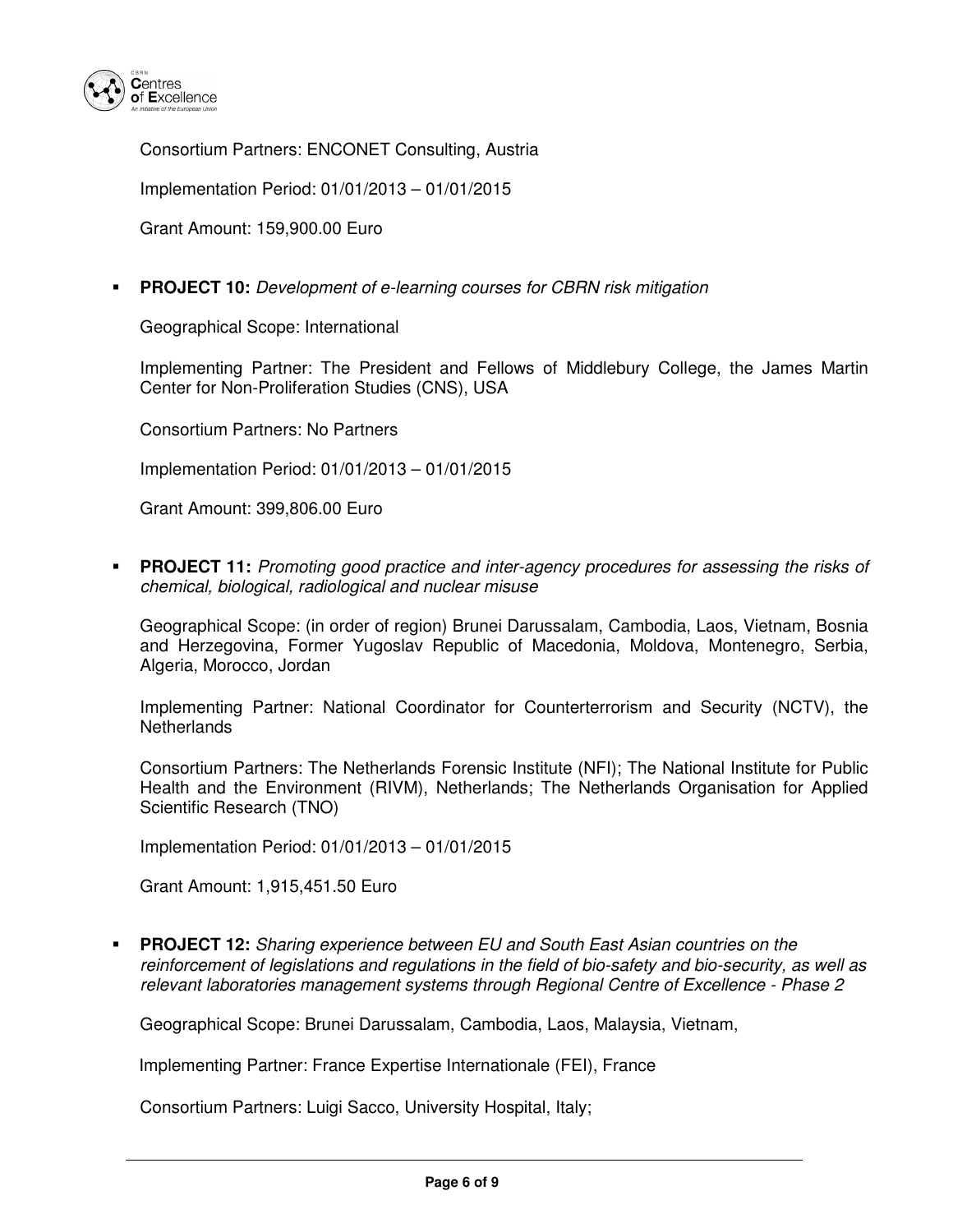

Implementation Period: 01/04/2013 – 01/04/2015

Grant Amount: 319,841 Euro

 **PROJECT 13:** Capacity building and raising awareness for identifying and responding to threats from chemical, biological, radiological and nuclear materials in Sub Saharan African countries

Geographical Scope: Sub-Saharan Africa

Implementing Partner: Agenzia Nazionale per le Nuove Tecnologie, l'Energia e lo Sviluppo Economico Sostenibile (ENEA), Italy

Consortium Partners: Luigi Sacco, University Hospital, Italy; France Enterprise Internationale (FEI), France

Implementation Period: 01/01/2013 – 01/01/2015

Grant Amount: 319,924.00 Euro

 **PROJECT 14:** Provision of specialized and technical training to enhance the first response capabilities

Geographical Scope: South East Europe, the Caucasus, Moldova and Ukraine

Implementing Partner: European CBRNE Centre, Umeå University (UMU), Sweden.

Consortium Partners: Swedish Defence Research Agency (FOI), Sweden; DS Consultin, BH and Croatia

Implementation Period: 01/04/2013 – 01/04/2015

Grant Amount: 396,000.00 Euro

 **PROJECT 15:** Strengthening laboratory bio-safety and bio-security through development of a laboratory iso-bank system

Geographical Scope: Indonesia, the Philippines, Thailand

Implementing Partner: National Institute for Public Health and the Environment (RIVM), the **Netherlands** 

Consortium Partners: Erasmus University; Netherlands Organisation for Applied Scientific Research (TNO)

Implementation Period: 01/08/2013 – 01/08/2015

Grant Amount: 480,000.00 Euro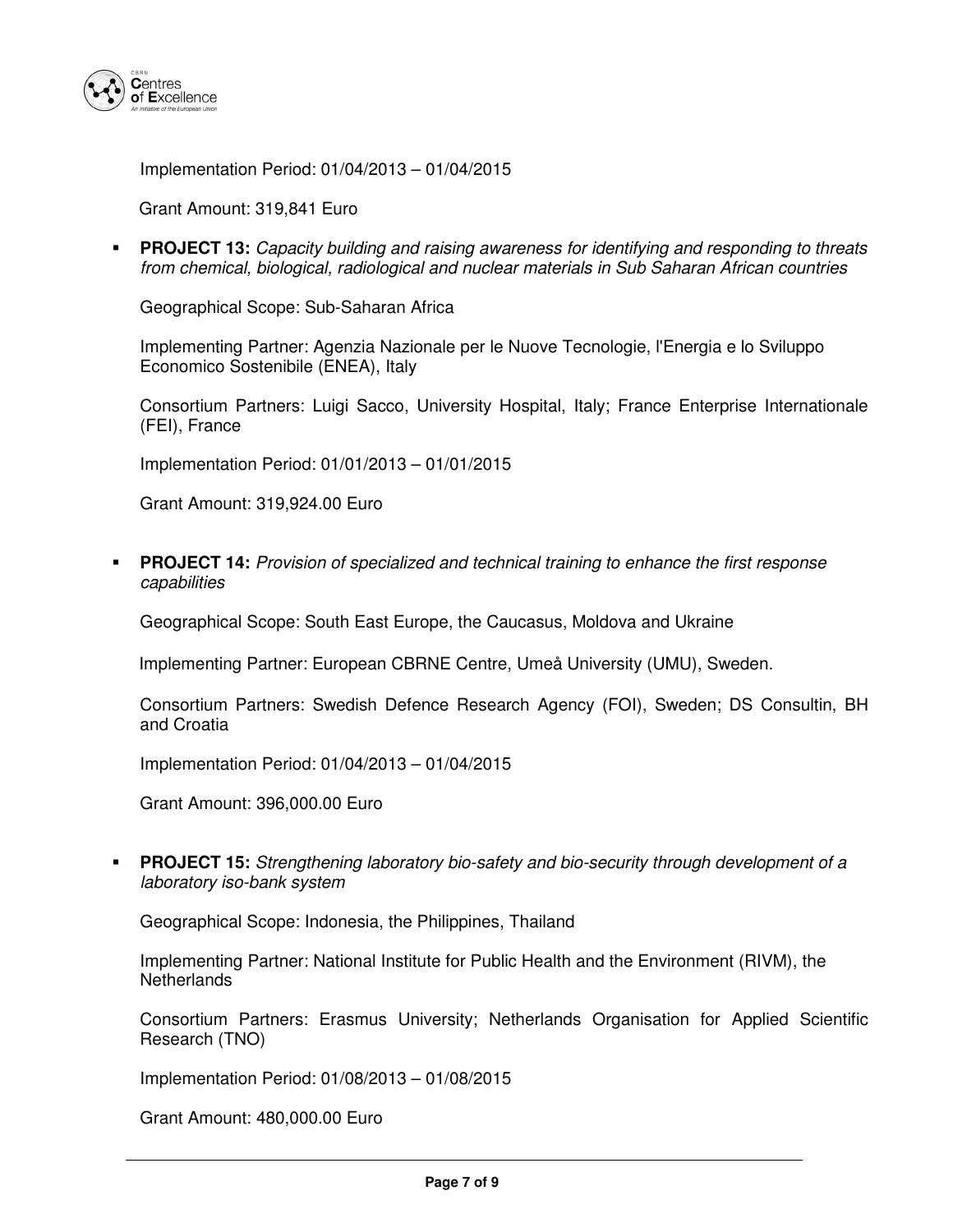

### **PROJECT 16:** Supporting development of an integrated national nuclear security system

Geographical Scope: North Africa

Implementing Partner: Studiecentrum voor Kernenergie / Centre d'Etude de l'Energie Nucléaire – the Belgian Nuclear Research Centre – (SCK•CEN), Belgium

Consortium Partners: ENCONET Consulting, Austria

Implementation Period: 01/01/2013 – 01/01/2015

Grant Amount: 400,000.00 Euro

 **PROJECT 17:** Establishing a national response plan in Ghana and Kenya for responding to unauthorized events involving chemical, biological, radiological and nuclear materials

Geographical Scope: Ghana, Kenya

Implementing Partner: Government Chemist Department (GCD), Kenya

Consortium Partners: Radiation Protection Board, Kenya; Office of the National Security Coordinator Ghana; ENCONET Consulting, Austria; Ministry of Health, Kenya; Kenya National Police Service Hazmat Unit; Ministry of Education, Science and Technology, Kenya; National Commission of Science, Technology and Innovation, Kenya; Kenya Medical Research Institute; National Police Service, Kenya; Ghana Atomic Energy Commission; National Disaster Management Organization, Ghana; Environmental Protection Agency, Ghana; Ministry of Environment, Science, Technology and Innovation, Ghana

Implementation Period: 15/05/2013 – 15/05/2015

Grant Amount: 240,000.00 Euro

 **PROJECT 18:** International network of universities and institutes for raising awareness on dualuse concerns in bio-technology

Geographical Scope: International

Implementing Partner: Landau Network-Centro Volta (LNCV), Italy

Consortium Partners: Alexandria University (AU), Egypt; Agrarian University of Georgia (AUG); Royal Scientific Society (RSS); Middle East Scientific Institute for Security (MESIS), Jordan; National Council for Scientific Research (CNRS), Lebanon; National Center of Public Health (NCPH), Moldova; University Mohamed V-Agdal (UM5A), Morocco; Faculty Sciences of Tètouan (FS), Morocco; Quaid-i.Azam University (QAU), Pakistan; College of Medicine, University of the Philippines Manila (UPCM), Philippines; Palladin Institute of Biochemistry (PIB), Ukraine; Taiz University (TU), Yemen; Universitàt Hamburg (RGBAC), Germany;